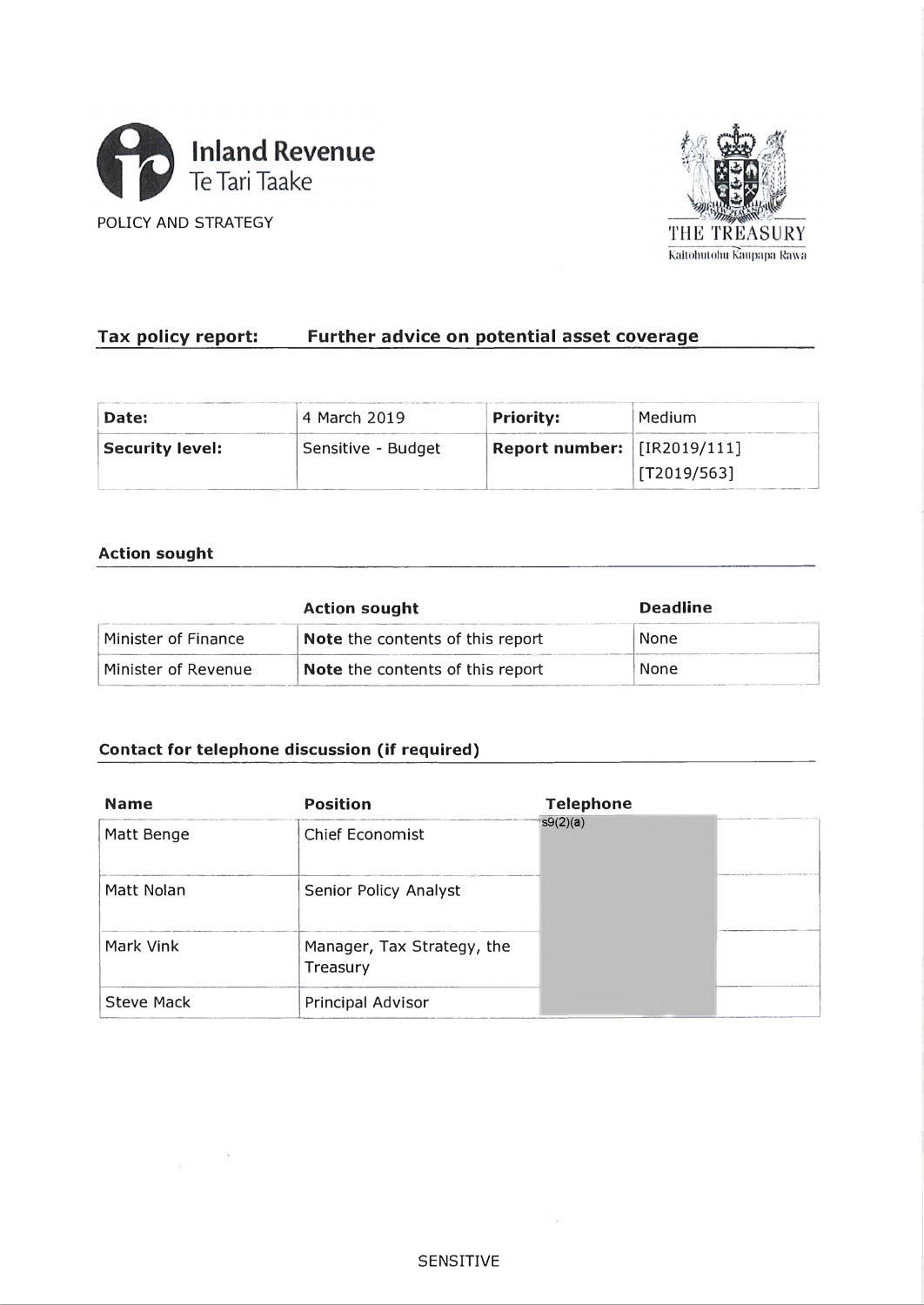4 March 2019

Minister of Finance Minister of Revenue

### Further advice on potential asset coverage

#### **Executive summary**

- 1. The economic and social consequences of the taxation of more capital gains depend on what asset classes are included in the tax. You asked for advice regarding two possible sets of asset coverage:
	- a tax that exempts the taxation of capital gains on corporate assets; and
	- a tax that is only levied on residential rental property (excluding second homes).
- 2. This report first outlines the consequences of exempting the capital gain on corporate assets from any extension of the taxation of capital gains. This proposal does not appear to match with the Government's broader economic and social objectives and has anomalous consequences.
- 3. It has been suggested by  $s^{9(2)(a)}$  that an exemption of the taxation of capital gains on corporate assets could be implemented in the following ways:
	- For listed companies, capital gains earned by the company would not be taxed, but shareholders selling shares in listed companies would be taxed on any gain (this would only apply to resident shareholders).
	- For widely-held unlisted companies (more than 25 shareholders, none owning more than 50%), the same rule would apply as for listed shares except no gain on the sale of shares by shareholders would be taxed unless the shares were acquired after the effective date of the tax (grandparenting).
	- For private/unlisted companies, any gain earned by the company would be attributed to the shareholders and they would have to pay tax on the gain. For the shareholders, they would pay tax on the gain from the sale of shares only if they acquired the shares after the effective date (grandparenting).
- 4. This approach has been suggested as a solution to three potential issues:
	- • **Goodwill valuation**: The difficulty of valuing of business assets, specifically goodwill.
	- • **Compliance costs:** The high compliance costs associated with necessary rules for corporates.
	- **Double-taxation and equity market effects:** The potential for double taxation of shareholders, exacerbating instead of solving the differential tax treatment of assets.
- 5. In our view, the approach is unlikely to be effective in addressing these issues and may create other negative unintended consequences:
	- Such an exemption will do little to deal with the goodwill valuation problem and will only have a limited effect on the double-taxation problem.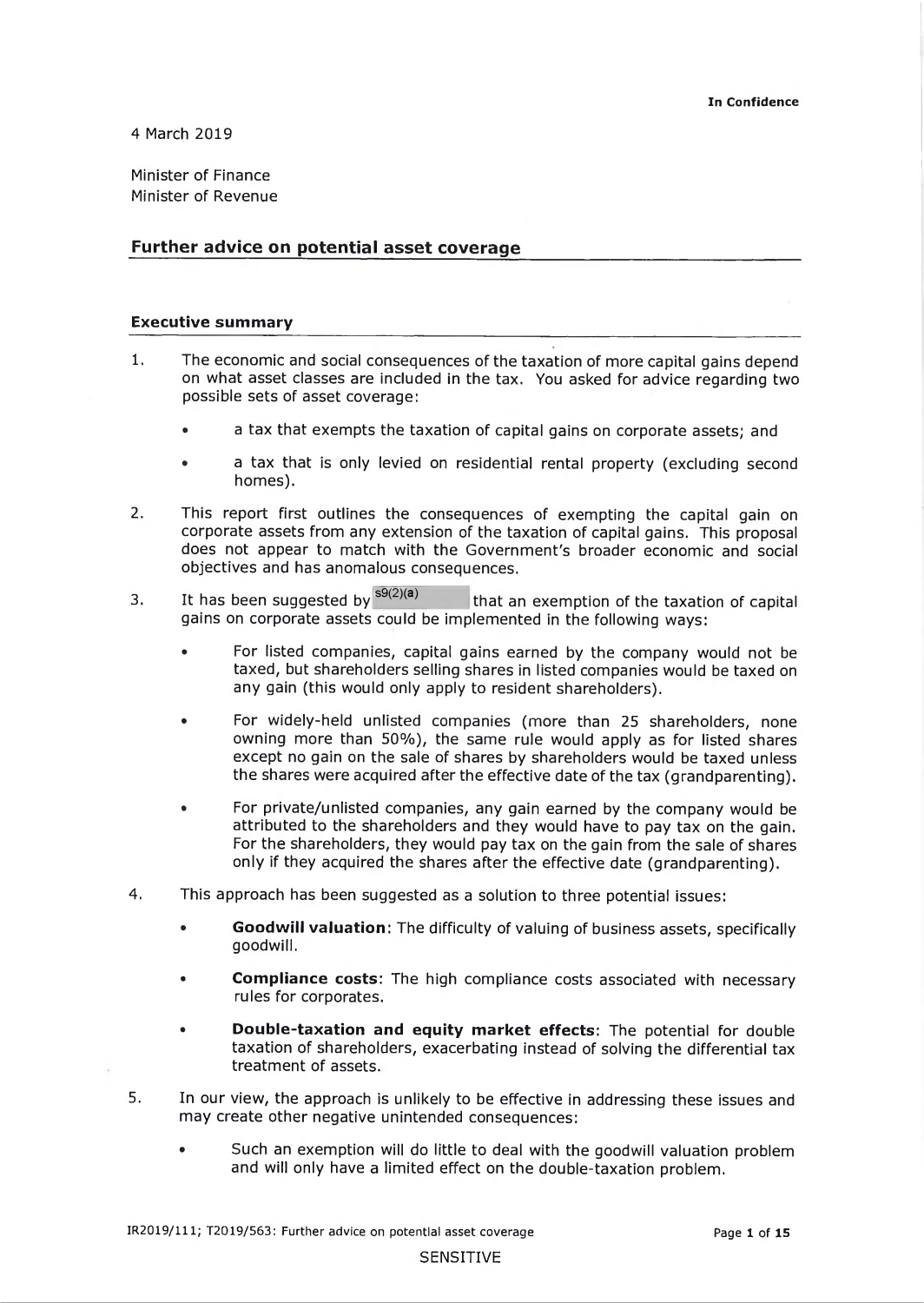- In terms of the reduction in compliance costs, the greater incentive to tax plan to avoid capital gains tax will partially undercut this benefit and may give business an incentive to incorporate in order to take advantage of this tax benefit.
- The method to address tax planning (deeming sales to occur at a shareholder level for closely held companies) would in effect treat small businesses more harshly than large businesses.
- 6. Insofar as this exemption will include grandparenting of existing assets at valuation day, and leaves the capital gain of non-residents untaxed, it will reduce government revenues and create an unfairness in how the burden of the taxation of more capital gains is shared.
- 7. The report also outlines the consequences of exempting second homes from a tax on the capital gains on residential property.
- 8. Exempting second homes does reduce compliance costs and lowers taxation on those who own a vacant second home (eg a bach). However, it also creates compliance and administrative costs associated with the definition of a second home, leads to tax avoidance opportunities to investors in residential property, and may be seen as unfair relative to the treatment of capital gain income from other assets. Such an exclusion will likely restrict the supply of rental property and increase the rents faced by low-income households.
- 9. Overall, we would recommend against both exclusions. The TWG approach to taxing both corporate and shareholder capital gains is appropriate and fair given that adjustments are made to compensate for double-taxation. The exclusion of second homes from any tax on residential property risks undermining the governments housing related and may be perceived as an unfair concession to those with existing housing wealth.

#### **Recommended action**

74

We recommend that you:

10. **note** the contents of this report.

Noted

 $s9(2)(k)$ 

**Mark Vink** Manager, Tax Strategy, the Treasury

| Noted |                                             |
|-------|---------------------------------------------|
|       |                                             |
|       |                                             |
|       | <b>Matt Benge</b><br><b>Chief Economist</b> |

Policy and Strategy, Inland Revenue

**Hon Grant Robertson** Minister of Finance / /2019

**Hon Stuart Nash** Minister of Revenue / /2019

SENSITIVE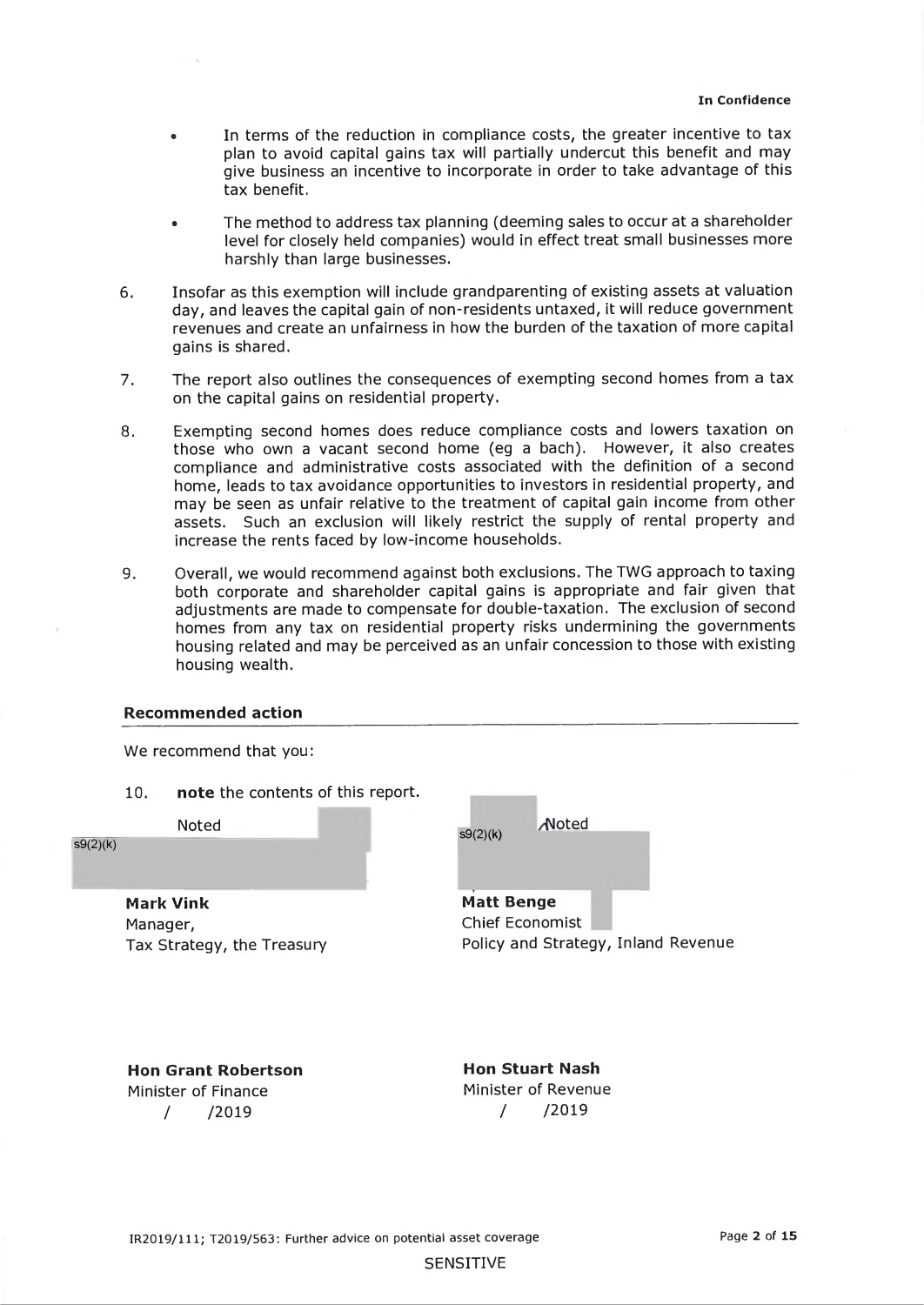### **An exclusion of corporate capital gains from taxation**

- 11. New Zealand's company tax system includes imputation credits for corporate tax paid. This implies that the company tax acts as a withholding tax for shareholders that are New Zealand residents, and a final tax for shareholders that are nonresident. In the absence of company taxation non-resident shareholders would be largely untaxed, and there would be an incentive for domestic residents to accumulate income in companies in order to defer paying tax.
- 12. For a domestic resident, the New Zealand tax system attempts to tax the individual at the same rate irrespective of their income source. In this way, the income tax base for companies is the same as for individuals.
- 13. Given this equal treatment of income, and the importance of a withholding corporate tax to limit deferral opportunities, the Tax Working Group (TWG) suggested taxing capital gains at both the shareholder and corporate level - with the corporate taxation of capital gains acting as a withholding tax through the imputation system.
- 14. Furthermore, the taxation of capital gains at both the shareholder and corporate level is in line with how capital gains are taxed in other countries.
- 15. Four potential issues with taxing both corporate and shareholder income have been raised: the valuation of goodwill, the compliance and administrative cost, the potential for double taxation, and equity market effects.
	- **Goodwill valuation:** Some business assets, specifically goodwill, will be difficult and expensive to value on valuation day.
	- **Compliance costs:** The cost of compliance for corporates may be high relative to revenue, especially given necessary rules around double deductions, mergers and demergers, and forms of rollover (eg scrip-forscrip).
	- **Double-taxation:** When shareholders sell shares for a gain in a company with unrealised gains that will be taxed later, or when companies retain earnings, then the tax liability is imposed on existing shareholders as well as the company.
	- • **Equity market effects:** The introduction of taxation of more capital gains is intended to place assets allocation on a more even playing field. If there is significant double-taxation of corporate investment in New Zealand, then this could lead to a bias against investment in the corporate sector.
- 16. The introduction of a comprehensive capital gains tax will have **compliance costs**, however whether those costs rise or fall given an exclusion depends on the design. Exclusions encourage tax planning for individuals and business who have the ability to reclassify income. Insofar as more complex rules around enforcement and reporting of income are required to reduce this tax planning this can increase compliance costs. However, removing the need for companies to value assets will reduce compliance costs.
- 17. In the case of an exclusion of corporate assets, the compliance cost benefits associated with not having to report realised capital gain income will also come with the broader efficiency cost associated with encouraging incorporation of businesses that would  $-$  without the tax incentive  $-$  be better served by staying unincorporated.
- 18. It is likely that the **revenue sacrificed** from such an exclusion would be significant. According to data from the Australian Tax Office, in the 2015/16 year companies paid 36% of the tax on capital gains in Australia. Although this exaggerates the long-term revenue loss from such an exclusion - as for domestic residents the tax would eventually be paid at the personal level - this does suggest that there would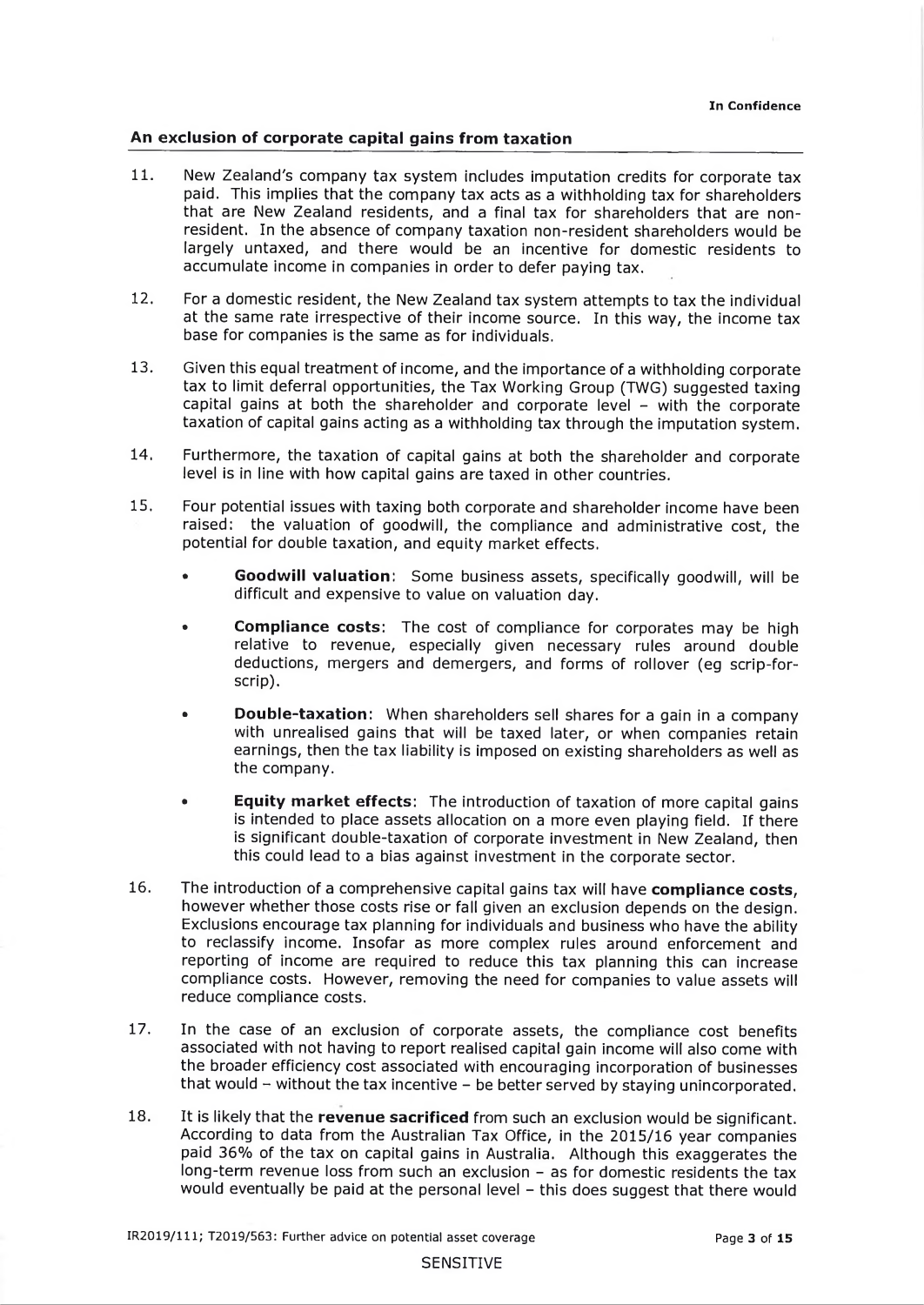be a sizable deferral benefit for companies which reduces the value of tax received by the government. However, to the extent listed companies earning capital gains are owned by non-residents, the foregone revenue will never be recovered.

- 19. The **equity market effects** problem was raised in the context of **double-taxation,** and the concern that the double-tax issue would disincentivise investing in equity rather than investing in other assets. As a result, both issues are considered together. Data shows that the double-taxation issue is generally not a problem for listed companies, as they regularly distribute imputation credits which shows they are regularly distributing taxed income. For private companies, they can manage their affairs to avoid double tax before the sale of a company. For corporate groups, share cost adjustment rules are being considered to manage double tax (and double loss) issues.
- 20. The majority of the TWG and the Secretariat were of the view that further special rules (other than those referred to in the paragraph immediately above) were not required to address the double-taxation of unrealised capital gains.
- 21. However, another solution that was raised by one member of the Tax Working Group <sup>s9(2)(a)</sup> is to only tax capital gains at the shareholder level (on distributions and gains on the sale of shares).  $\overline{s9(2)}(a)$  ; paper sketching out this solution is attached in Appendix 1 in this report. The Secretariat's initial response to this recommendation is given in Appendix 2.
- 22. This solution leads to different income tax bases for individuals and corporates and as a result such a solution also requires that the scope of the exclusion is set appropriately (eg including gains to residential rentals held by companies).
- 23. Such a solution does not solve the problems identified and can create additional issues in the tax system. In order to evaluate this, it is necessary to consider how the exemption of corporate taxation of capital gains would work for both listed and unlisted companies, and for widely and closely-held companies.

#### **Widely-held listed companies**

- 24. For widely-held listed companies it has been suggested that no tax on gains at the company level should be levied, with a tax on distribution to shareholders (including capital gains) and on gains on the sale of shares.
- 25. An initial valuation of the company on valuation day is provided by the value of shares. As a result, the value of the goodwill of a listed company will be reflected in its share value which will be known on valuation day. Given this the goodwill **valuation** concern is relatively unimportant for listed companies.
- 26. Exempting capital gains at the corporate level addresses the part of the **double**tax issue associated with unrealised corporate capital gains.<sup>1</sup> However, this would still double-tax retained earnings.
- 27. Widely-held companies would benefit (in general) from lower **compliance costs** due to the exclusion of corporate assets from the tax base.
- 28. Although the benefits from excluding listed companies are small, there are also costs. Non-residents and those with tax exempt status do not pay tax on the capital gain associated with their shares, and as a result would not pay any tax on capital gains. This can be compared with the system proposed by the majority of the TWG, where gains are taxed at the corporate level. Under that system, foreign

<sup>&</sup>lt;sup>1</sup> That is, from the share price appreciating because the company has assets that have appreciated in value that have not been sold.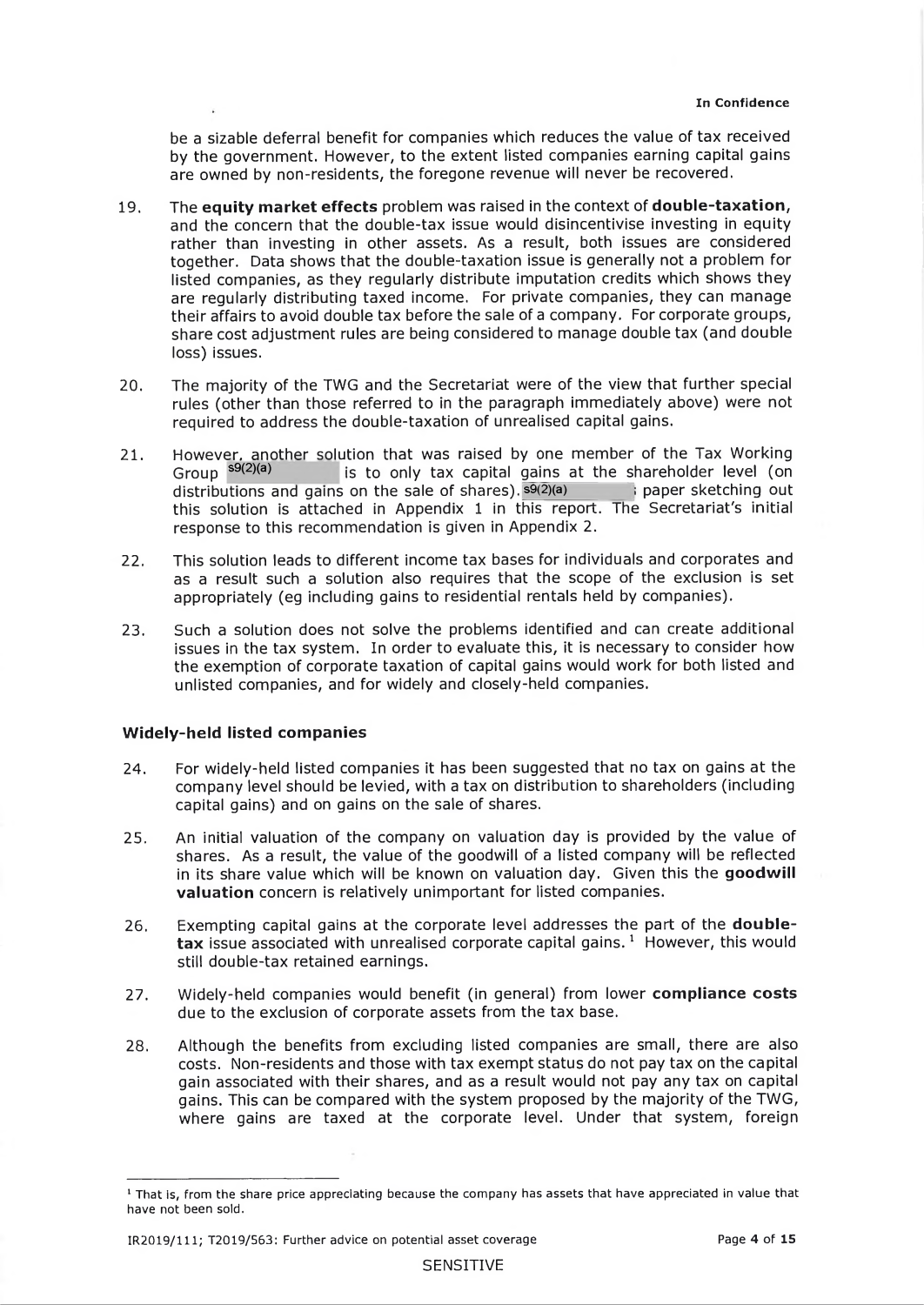shareholders will bear some of the cost of the tax when they hold shares in companies that realise capital gains.

#### **W idely-held unlisted com panies**

- 29. The same method of tax (no tax at the company level) has been suggested for widely-held unlisted companies. This will lead to similar effects on **doubletaxation** to the situation with a widely-held listed company.
- 30. The complicating factor is that unlisted companies do not have an initial share price on valuation day to determine company value.
- 31. Exempting the taxation of corporate capital gains on widely-held unlisted companies does not remove the need to have an initial **valuation of goodwill** to determine the tax liability when a share in the company is sold. As a solution to this problem, Robin Oliver's paper suggests shares in these companies are grandparented.
- 32. However, the costs associated with grandparenting (limiting the application of the tax to assets acquired after the date of introduction) were already identified as more significant that any valuation issues in the TWG report. In the context of this proposal these issues are:
	- **Lock-in:** Grandparenting makes individuals reluctant to sell shares in companies they owned prior to the introduction of the tax, even when there are economically prudent reasons for the sale.
	- Compliance and administrative costs: Although the asset no longer needs to be valued on the day the tax is introduced, it creates issues regarding when an asset enters the tax base - which require administration to prevent avoidance and additional collection and reporting of information by asset owners. For example, if a company starts to undertake new business and so the company value reflects assets invested in after the introduction of the tax, at what point should their shares no longer be grandparented?
	- **Lost revenue:** The combination of lock-in and higher compliance and administrative costs reduce the revenue received from the tax. Australia introduced a capital gains tax in 1985 with grandparenting for existing assets, and there are still assets that have not yet been taxed.
	- **Unfairness:** Grandparenting involves taxing two people who are making the same investment decision (to sell a given asset) differently based on the day they purchased the asset.
- 33. As a result, the goodwill problem is only solved if grandparenting is introduced for shares. This comes with the associated costs of grandparenting, which are likely to be substantially larger than the costs associated with the initial valuation of goodwill.

#### **Closely-held unlisted com panies**

- 34. Closely-held companies are companies with few large shareholders such that the ownership and management of the company are performed by the same person. In this case if a company is not taxed on a gain but shareholders are, then a company's owner can hold their personal financial assets in a company and defer the payment of any realised capital gain.
- 35. As a result, high wealth individuals could use a closely-held company to defer capital gains tax payments on their personal assets, introducing a significant unfairness into the tax system.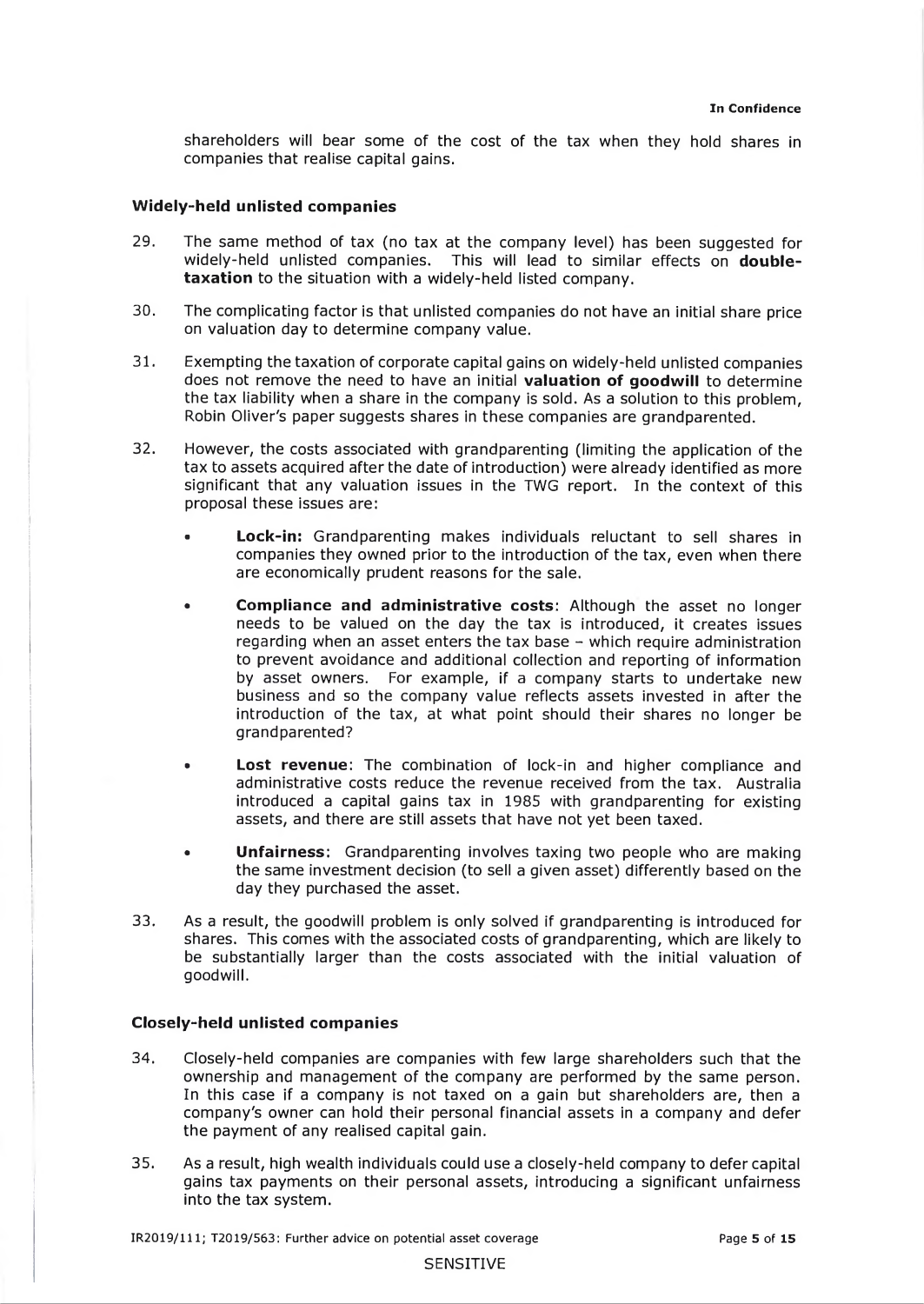- 36. The solution suggested in<sup>s9(2)(a)</sup> paper for this issue is to force closely-held companies to distribute any realised capital gains in the year they were realised. In essence this involves treating assets as though they were held directly by shareholders.
- 37. Although this removes the incentive to hold personal assets in a closely-held company, it also treats closely-held companies more harshly than other corporate entities. Due to this treatment, it results in no **com pliance cost** benefits to this corporate entity.
- 38. As in the case of widely-held unlisted companies, the goodwill problem is only solved if grandparenting is introduced for shares with the associated costs.

#### **Sum mary of the exclusion of corporate capital gains**

- 39. An exclusion of the taxation of corporate capital gains has been suggested on the basis that it will reduce the compliance cost of the taxation of capital gains, remove the problem of finding an initial valuation of goodwill, and prevent double taxation.
- 40. However, such an exclusion comes with a number of issues:
	- It will reduce compliance costs for corporates, but at the cost of lower government revenue.
	- It will only remove the issue of valuing goodwill insofar as grandparenting of goodwill is introduced, which comes with revenue and fairness costs.
	- It will remove the double-taxation of unrealised gains but not realised earnings. As companies currently manage their affairs to avoid temporary double-taxation, the actual benefit of limit double-taxation appears limited.
- 41. Overall, the full proposal for excluding corporate capital gains from the income tax base does not appear to satisfy government objectives in terms of the fairness of the tax system.

## **Excluding the second home from a tax on residential property capital gains**

- 42. Taxing only the gains on residential property (excluding owner-occupied property), instead of a more comprehensive scheme is subject to the same efficiency and fairness trade-off associated with any general exclusion:
	- It is less equitable as it treats income sources differently and redistributes less from those with high wealth than those with low wealth.
	- It is potentially inefficient if it biases land use away from rental property for tax reasons.
	- It involves sacrificing revenue. Taxing only residential property would raise \$2.3bn in the five years to 2025/26 compared to the \$8.3bn raised from a comprehensive scheme.
	- It reduces compliance and administrative costs by removing the need for owners of other assets to furnish tax returns. At the same time, it does risk creating compliance and administrative costs due to the need to create a boundary between residential property and other asset classes.
- 43. Targeting a single asset class (eg residential property) where there are multiple uses for the land the asset is used on is likely to reduce the supply of that specific asset and put upward pressure on rents. In the case of residential property, rents in areas where rental property can be more easily substituted (eg for commercial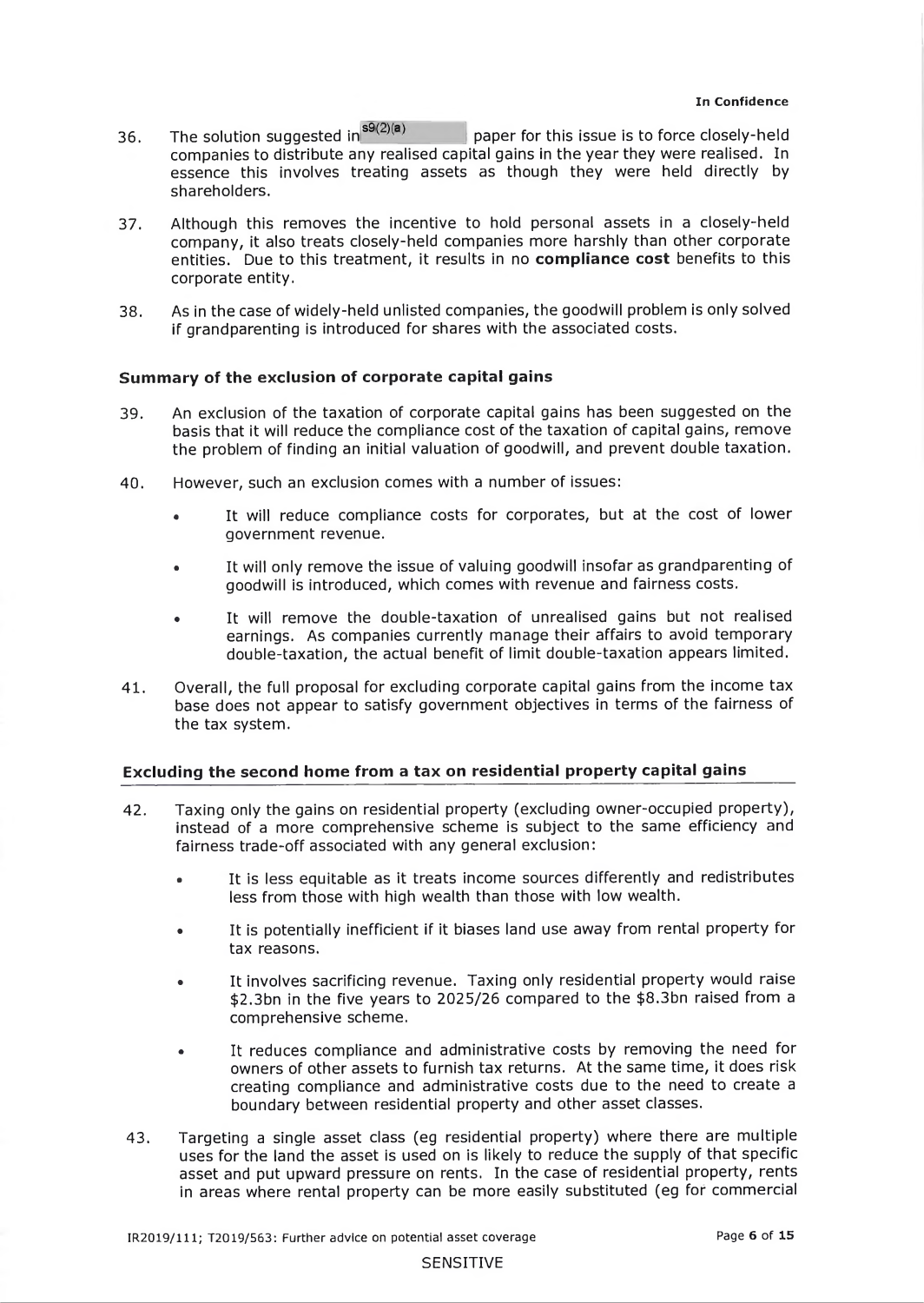or owner-occupied residential activity) will likely increase more when the capital gains tax falls only on residential rental property, rather than on all the potential uses of that land. The increase in residential rents has both a fairness cost (given that renters tend to have lower incomes) and an efficiency cost (as investment has been distorted away from providing appropriate housing services for tax reasons).

- 44. The view of the TWG, which we agree with, is that the rental pressure and associated efficiency costs from taxing only residential property would be limited. If second homes (eg baches) are also excluded then the size of some of these tradeoffs will change as there is now an additional substitution  $-$  between holding a housing unit as a rental property or as vacant property.
- 45. A motivation for excluding second homes is that they make up part of an individual or family's personal property, like their primary residence or jewellery. As personal property is excluded from the suggested extension to the taxation of capital gains there is an argument for considering an exclusion of second homes.
- 46. The additional economic impact of an exclusion of second homes depends on how second homes are defined. There are a number of issues that would need to be worked through, for example:
	- If a residential property has ever been rented out, can it be defined as a second home?
	- If so, how long must it have been since it was rented out?
	- Does renting out to a family member make the property a second home or a rental property?
	- If a rental property is sold to a related party at a below market price, and that house is not rented out, is it now defined as either a owner-occupied or second home?
- 47. **The exclusion of a second home will increase rents:** Once a second home is clearly defined, its tax-exempt status creates a tax incentive to hold property as second homes instead of as rental properties. As a result, depending on the definition the exclusion of second homes can lead to individuals keeping property off the rental market including, in some cases, removing tenants from existing rental properties and leaving them vacant. This would reduce the supply of rental property and increase rents.
- 48. *Even without higher rents, such a concession may be perceived as unfair:* Individuals and families that have a second home for personal use own an asset that is generating income (capital gains) that are untaxed, while other individuals who own a similar asset (a rental property) are taxed on the same income gain.
- 49. **The revenue cost could be material:** Current estimates suggest that forgone revenue from the exclusion of second homes would be \$360m in the five years to 2025/26, or around 16% of the revenue raised by an extension of the tax on capital gains to non-owner occupied residential property. This is without modelling any behavioural response.
- 50. **Depending on the rules it will lead to tax planning and gaming of the** svstem: Excluding second homes from the income tax base will likely reduce compliance cost for those who own a second home. However, depending on the definition of the second home and the level of enforcement there is a risk that owners property owners where the boundary between a second home and a rental home is unclear will face additional compliance cost.
- 51. Overall, there are significant negative fairness and efficiency consequences associated with excluding second homes from the income tax base. These concerns are exacerbated by the risk that a second home exclusion will lead to a reduction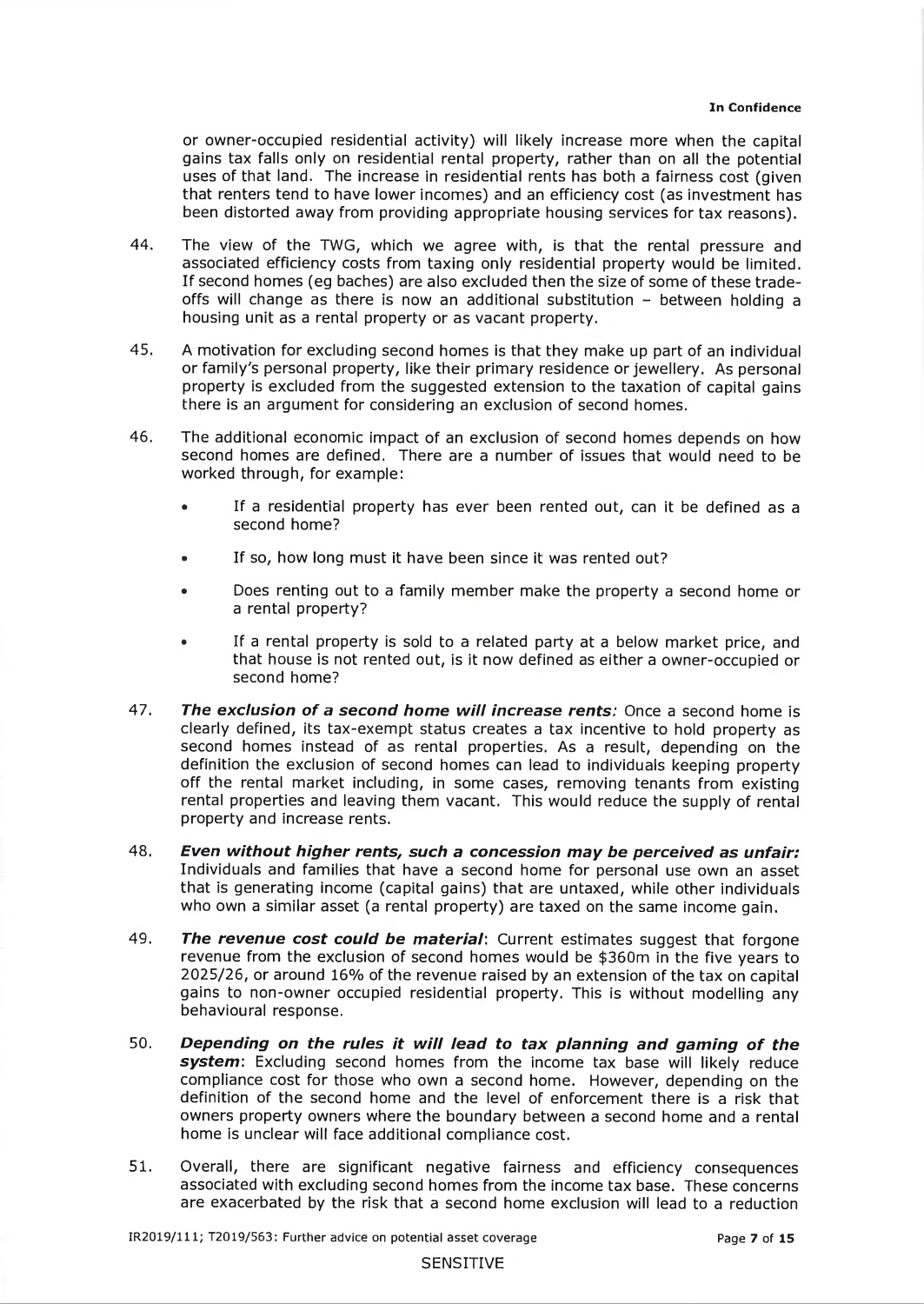in the supply of rental property, reducing the real disposable income of low-income households.

 $\epsilon$ 

#### **Summary**

- 52. You asked us to evaluate the case for or against two exclusions from an extension of the tax on capital gains:
	- excluding corporate capital gains from a comprehensive scheme; and
	- excluding second homes in addition to owner-occupied land from a tax on the gains from residential land.
- 53. Given the costs and benefits of these exclusions in terms of efficiency, compliance, and fairness, we recommend against these two exclusions to the income tax base following an extension of the tax on capital gains.

#### SENSITIVE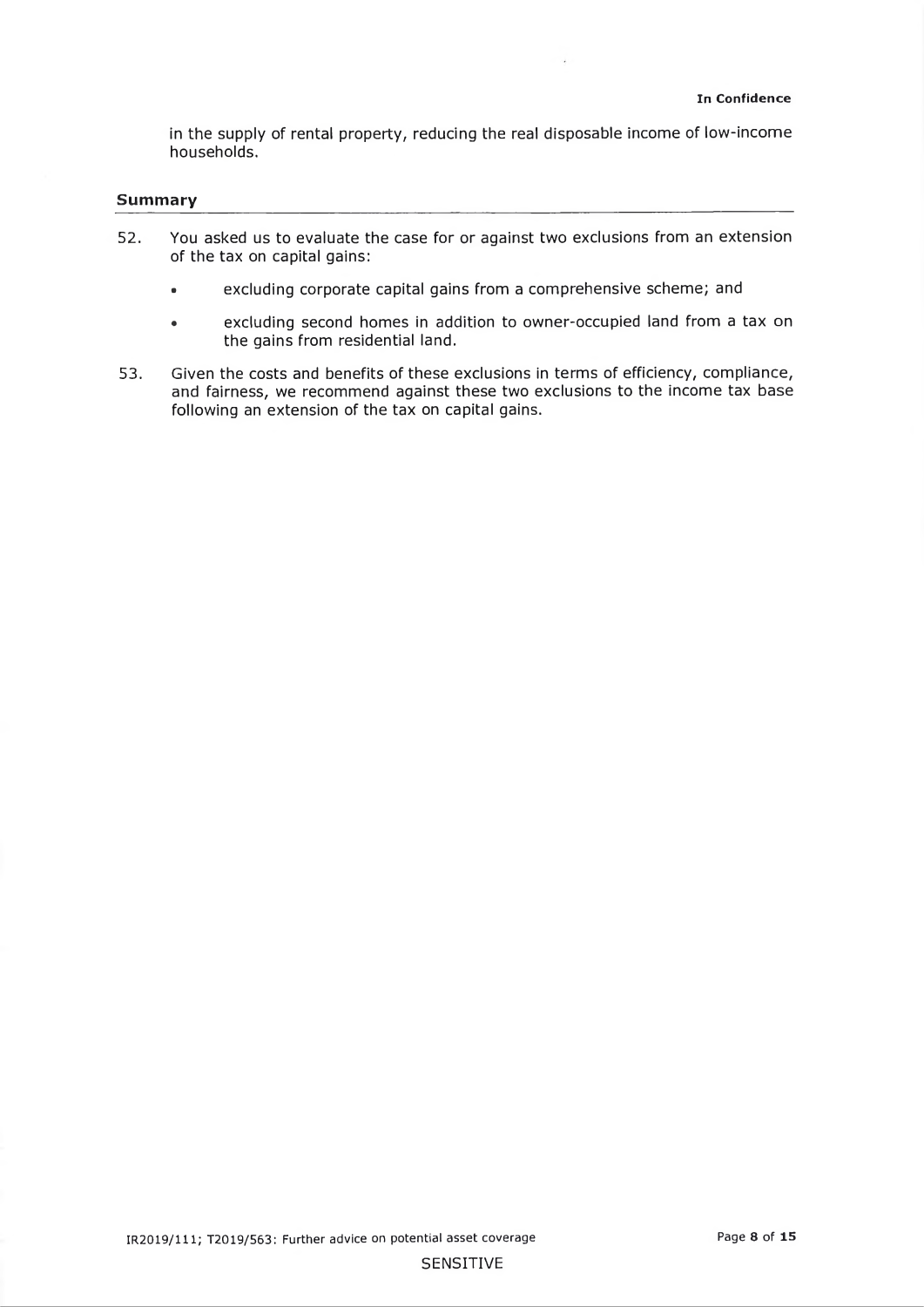**In Confidence**

## **Appendix 1 - Taxing Share Gains but not Gains Made by Companies**  $-$ <sup> $s9(2)(a)$ </sup> **paper**

- 54. This note considers some of the detail of an option of not taxing companies on capital gains but instead taxing such gains in the hands of non-corporate shareholders when the shareholders themselves realise the gains whether as a distribution from the company or as gain on the sale of shares. This can be seen as consistent with a broadly-based tax on capital gains but one limited to realisation on the basis that only individuals (and entities such as trustees taxed along the lines of individuals) are the real objective of taxation.
- 55. Company income is that of the individual shareholders and companies are taxed as in effect a withholding tax on the income earned for shareholders. When a company realises a gain but does not distribute that gain to shareholders and shareholders do not sell the shares, then it can be argued that although the company may have realised a gain the shareholders have not.
- 56. I note at the outset that a proposal along these lines would be a distinctively different approach than set out in the TWG Interim Report and relative to current law. In the time available this note sets out an outline of an approach - it has not been fully developed or analysed and it follows not consulted on. There is no international precedent as far as I am aware to base this approach on. The issue the option attempts to address
- 57. The option attempts to address three main issues raise in submissions on the broad extension of capital gains taxation as set out in the Interim Report.
	- Concerns re transition as a result of the requirement to value property as at 1/4/21. These concerns are not limited to but focus on businesses and business assets and especially the somewhat nebulous and hard to value concept of "goodwill".
	- Concerns regarding the high compliance costs especially regarding companies. The necessary anti-double deduction rules for corporates are seen as having very high compliance costs and in addition complex demerger, script for script and amalgamation rules seems (based on at least some Australian feedback) to result in relatively little tax collected but high costs.
	- Concerns regarding the potential adverse effects of the Interim Report proposals on New Zealand equity markets. This is a range of possible problems from inconsistency of tax treatment individuals and PIEs/KiwiSaver to the double taxation (tax penalty) when shareholders sell shares for a gain in a company with unrealised gains that will later be taxed.
- 58. What seems clear is that the Interim Report proposal will increase tax on New Zealanders owning shares in New Zealand companies (but not New Zealanders owning shares in foreign companies or foreigners owning shares in New Zealand companies). There has been strong evidence that residential rentals are undertaxed (in terms of reasonable commercial rates of return that are taxed). Some evidence that land in general is taxed (although the case for unfettered roll over for substitute assets seems strong given land prices tend to rise across the board and a person selling land to buy land is having to pay more for the new land and thus can reasonably seen as not realised). There is not much evidence it seems that equity overall is under-taxed at least excluding land rich companies. Put another way there seems to be evidence that under current rules there are tax-induced distortions to investment in land especially residential rentals but not otherwise.
- 59. This would suggest a more specific extension of capital gains taxation (to say residential rentals) but if there is a perceived need to adopt a more comprehensive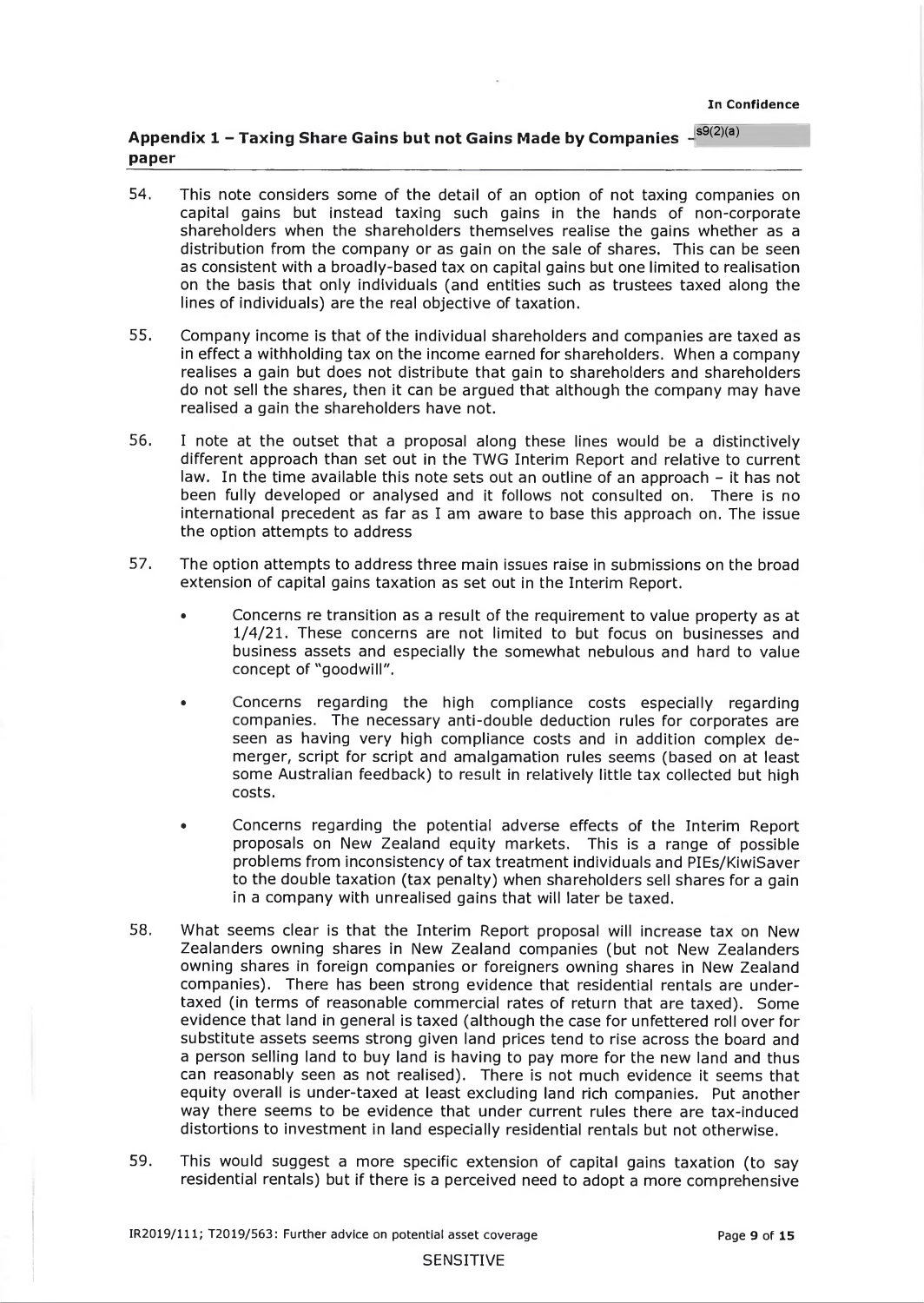approach the approach outlined below could be explored further. Response -in general

60. Continue taxing companies only on revenue account gains (gains already taxable) with imputation but not otherwise. Then tax shareholders on what is distributed to them (dividends) and their gains on sale. In this way capital gains are taxed once - at the shareholder level when in effect they are realised by the shareholder. The government could still extend the scope of taxed gains - most obviously to residential rentals held by companies. It could also tax the gains on all depreciable assets and if it wanted land (although in my view land needs extensive substitute property roll over as above). The key issue is not to tax hard to value items such as goodwill. This response seems to work most easily with listed or public companies where management and ownership are separated and there is a reasonable market value for the shares for the transition.

#### **Listed/Public companies**

- 61. Could consider wider than just listed on stock exchange provided separation owner/manager, insider trading rules etc. apply and readily available market to value. As above:
	- No tax on gains at company level (including share gains). So no tax on goodwill.
	- Tax at shareholder level on distributions (including capital gains) and gains on sale of shares.
- 62. Issue 1 dealt with (ready value can be given to shares). Issue 2 dealt with since no need for complex rules to handle double deductions etc. May still need demerger rules. Re issue  $3 - not$  taxing at shareholder and company level so no double taxation of unrealised gains in most cases (as now). My preference would be to go further and tax the shareholder under a fair return method at 3.5% (no option to use current value when share price falls). Imputation credits can be used to meet fair return tax. Then relatively simple rules and no under taxation.

### **Unlisted widely held companies**

- 63. Basically companies that owners cannot treat the corporate assets as in essence their own. Have to take into account minority shareholders and no right to buy them out. Could be "widely held" (25 or more shareholders but that current definition excluded "closely held" which precludes companies where a person and associates hold 50% or more which can be many public companies. Same as listed:
	- No tax on gains at company level (including share gains). So no tax on goodwill.
	- Tax at shareholder level on distributions (including capital gains) and gains on sale of shares.
- 64. But then have a problem of valuing the shares. If that is a problem grandparent existing shareholding. Do not in my view need continuity requirement or to deal with asset changes. When shares are sold gains are taxed (or lose grandparenting). I would have no roll over of grandparenting on death or gifting. No tax but new owner takes new value and is then taxed. Company may sell and buy assets (not taxed so in effect roll over relief) but shareholders cannot use this to hold their own property since minority shareholders involved. Problem of fair return method is valuation. Danger also of low value company (low FRR) but labour income professionals in a company paying little FRR tax.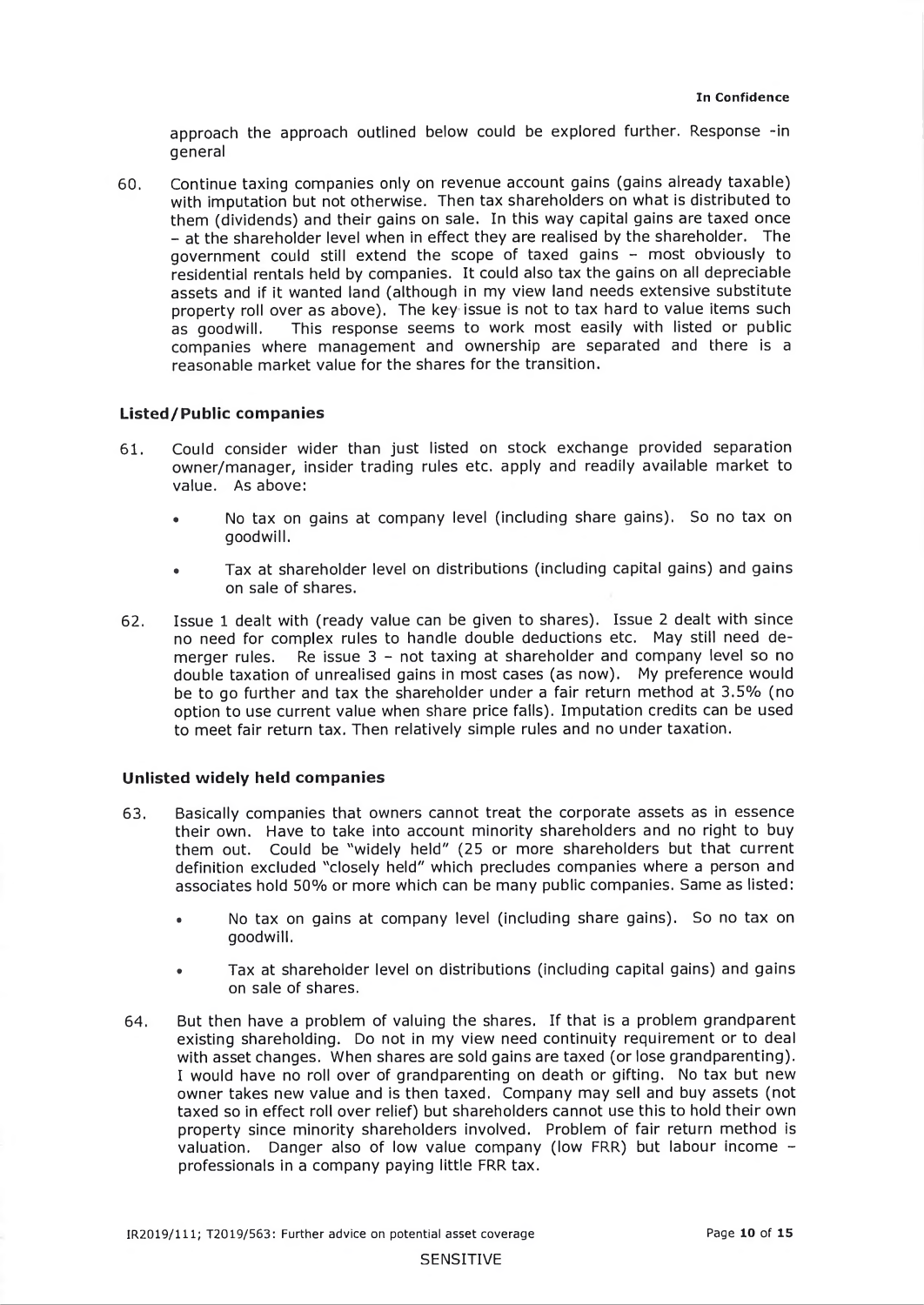#### **Other (closely held) companies**

- 65. Issue here seems to be that owner and management can in effect be the same. This seems the most difficult issue to resolve. The problem seems to be that if a company is not taxed on a gain but the shareholder is, the shareholder can hold the property in a company and in effect access rollover relief. A person can put their property into a company. Sell the property (no tax) and repurchase other property or hold cash to invest with no tax. In effect roll over relief for substitute assets when no intention to provide such relief. An example would be holding shares in a company rather than personally. Sell shares for a gain and reinvest. I cannot see any other opportunities this creates but open to suggestions.
- 66. Could deal with this by requiring closely held companies to distribute the gains on the sale of "taxable property" to be distributed to shareholders in that year. Taxable property is property that is not taxable in the hands of the company but would be taxable if held by an individual but would also exclude CFC active income or interests in active CFCs (for the reasons given in the Interim Report) and that does not for roll over relief and is not grandparented. For this to work there seems to be a need to grandparent at least hard to value business assets such as "goodwill". This is intended to be a targeted anti-avoidance rule and so should be targeted where otherwise a company can be used to access what is in effect rollover relief when that is not the policy intent. It would thus seem appropriate to limit this to portfolio share interests, rental properties and specified other material property gains that need targeting.
- 67. The suggested approach seems more workable the more there is unrestricted roll over relief for in substitute property. If the policy intent is to have no or very limited in substitute roll over relief (the position it seems of the Working Group) it seems likely that this would result in a tax penalty for operating a business through a company. The requirement to distribute gains to shareholders could be met by an actual distribution (taxable) or a credit to current account - still taxable. Crediting to current accounts means cannot just allocate to the lowest rate taxpayer  $-$  the company has a legal debt to that shareholder. Shareholders can agree to turn current accounts into equity if so needed. Note that any gains so required to be distributed would have no imputation credits so company could not distribute taxed earnings in lieu of gains. Also in this case have issue with valuation of shares. If an issue may need to grandparent these shares. Grandparented shares will be taxed on distributions but not gains on sale of shares. Again no continuity requirement is necessary - some shares grandparented others not. Also no need for Australian rules re change in the nature of the asset - shares remain the same although could have
- 68. Rules that if rights attached to shares materially change (move from no right to distribution to right to distribution) then deemed sale and repurchase of shares. I have also considered LTC etc rules. These are more complex although a lot of the restrictions although much of this seems to be because sale of shares in LTC likely to be untaxed. Most of the issue is the look through treatment which means partnership approach requiring adjustment to the cost basis of all entity property for each owner.
- 69. In any case the above seems simpler and all that is required and by necessity the LTC rules are only elective. Having looked at this issue it does seem however that the LTC rules could be simplified if share gains are taxed. Assessment None of the above is perfect but it should be compared with the Interim Report which we all presumably agree has imperfections even if supported. Also this is just a cursory look at these issues. My overall assessment is that the problem area is trying to restrict in substitute property roll over relief for property held in closely held companies.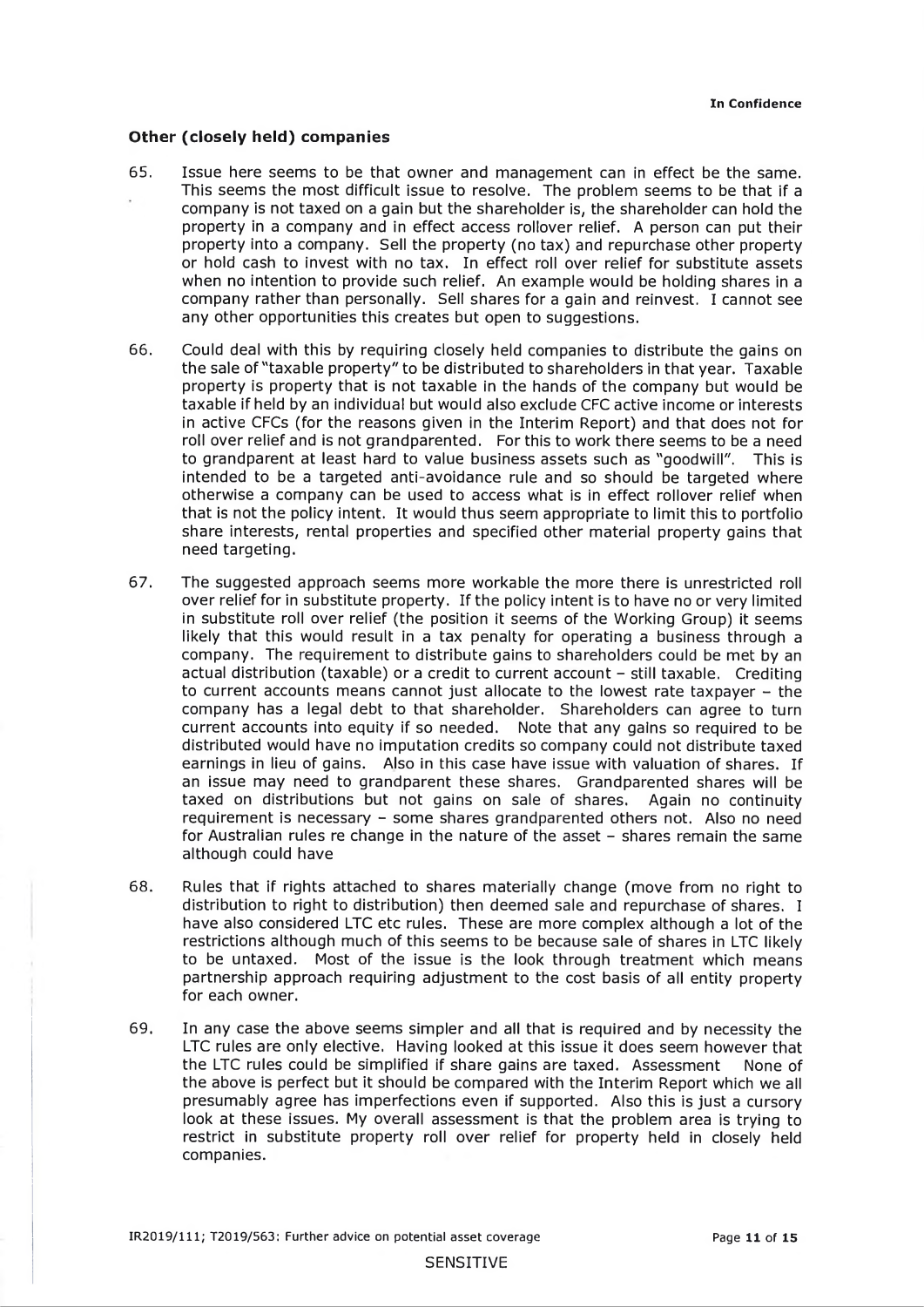- 70. This suggests the approach would only be workable with less restrictive roll over relief than the Working Group is now considering. Underlying this approach is that gains should be taxed only when cash or a debt is derived by an individual shareholder. It is argued that this can be seen as consistent with a realisation capital gains tax. There seems to be an inherent contradiction if this approach is adopted but there is restricted in substitute roll over relief for individuals. That policy contradiction leads to the need for rules requiring company gains to be in effect deemed to be distributed to shareholders so we preserve cash realisation only by deeming a non-cash realisation to be a cash realisation which is sophistry.
- 71. With ail these caveats the option does suggest a way of legislating the essence of a reasonably comprehensive taxation of capital gains, raising most of the expected revenue (residential land and shares) while minimising compliance costs and fiscal risks of bringing property into the tax base by way of hard to measure valuations and minimising what seems to be the main on-going compliance costs associated with overseas capital gains tax rules in the corporate area. This is by way of extensive substitute property roll over relief, taxing shareholders and not companies, and grandparenting shares that have no ready market valuation. It is no clear that the complexity justifies such a pragmatic approach but it would provide an option should Ministers need that.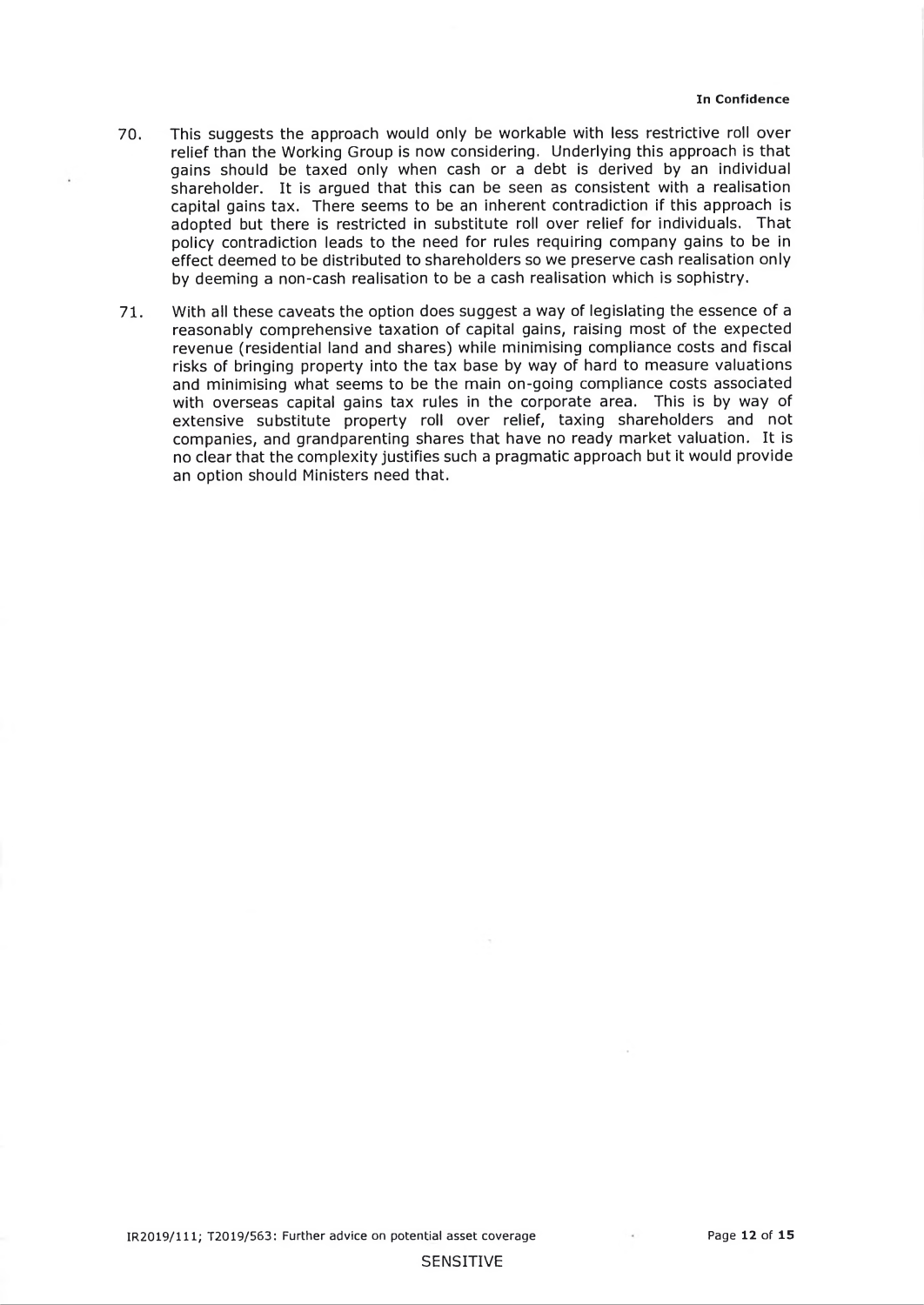## Appendix 2 - Secretariat comment on the idea of exempting capital gains at the **corporate level**

### **Introduction**

- 1. The idea of exempting capital gains at the corporate level has been raised as a potential solution to three issues with the Group's main proposal. Those three issues are:
	- It will be costly to come up with a valuation day value for assets like goodwill (the goodwill valuation issue)
	- Any rules to deal with double taxation and double deductions will be complicated and perhaps only partially successful (the double tax issue)
	- There will be increased taxation of New Zealand equity markets **(the taxing equity issue**)

#### **Analysis**

- 2. New Zealand's company tax system with imputation means the company tax operates largely as a withholding tax for shareholders that are New Zealand residents, and a final tax for shareholders that are non-resident. From a domestic perspective, taxing at the company level removes an artificial advantage (if the alternative is not taxing company income) to earning income through a company instead of individually, In the absence of company taxation there would be a strong incentive to accumulate income in companies and not pay dividends or sell shares so that there would be major tax deferral opportunities.
- 3. In order to prevent deferral, the income base for companies is the same as for individuals (except for some exceptions owing to the different legal nature of companies).
- 4. Exempting capital gains for companies while taxing them for individuals would be a major departure from this similar income base approach which prima facie should result in efficiency, fairness, and revenue costs. The justification for suggesting this seems to be that there are significant compliance costs relative to revenues, and that there are risks of double deductions and double taxation from applying capital gains tax at both the company level and the individual level. One particular concern has been whether much capital gains tax revenue will be received from corporate capital gains taxation. Evidence from Australia and other countries shows that companies pay a significant amount of capital gains tax, and officials have done significant analysis to recommend rules to minimise instances of double taxation and double deductions (and the Group is suggesting that the government consider the Australian consolidation approach, in case that would be better). Following are more detailed comments.
- 5. The exemption would require different rules for listed companies, and for closely and widely held unlisted companies, and so this note addresses both separately.

#### **Widely held listed companies**

6. Exempting capital gains at the corporate level addresses part of the **double tax issu e.** This leaves taxation of capital gains at the shareholder level, through taxation of dividends and a new shareholder capital gains tax. This would still double tax any retained earnings (although the Secretariat notes that it does not consider this to be a major problem given that data on imputation credit balances suggests that most publicly-listed companies pay out imputation credits quickly).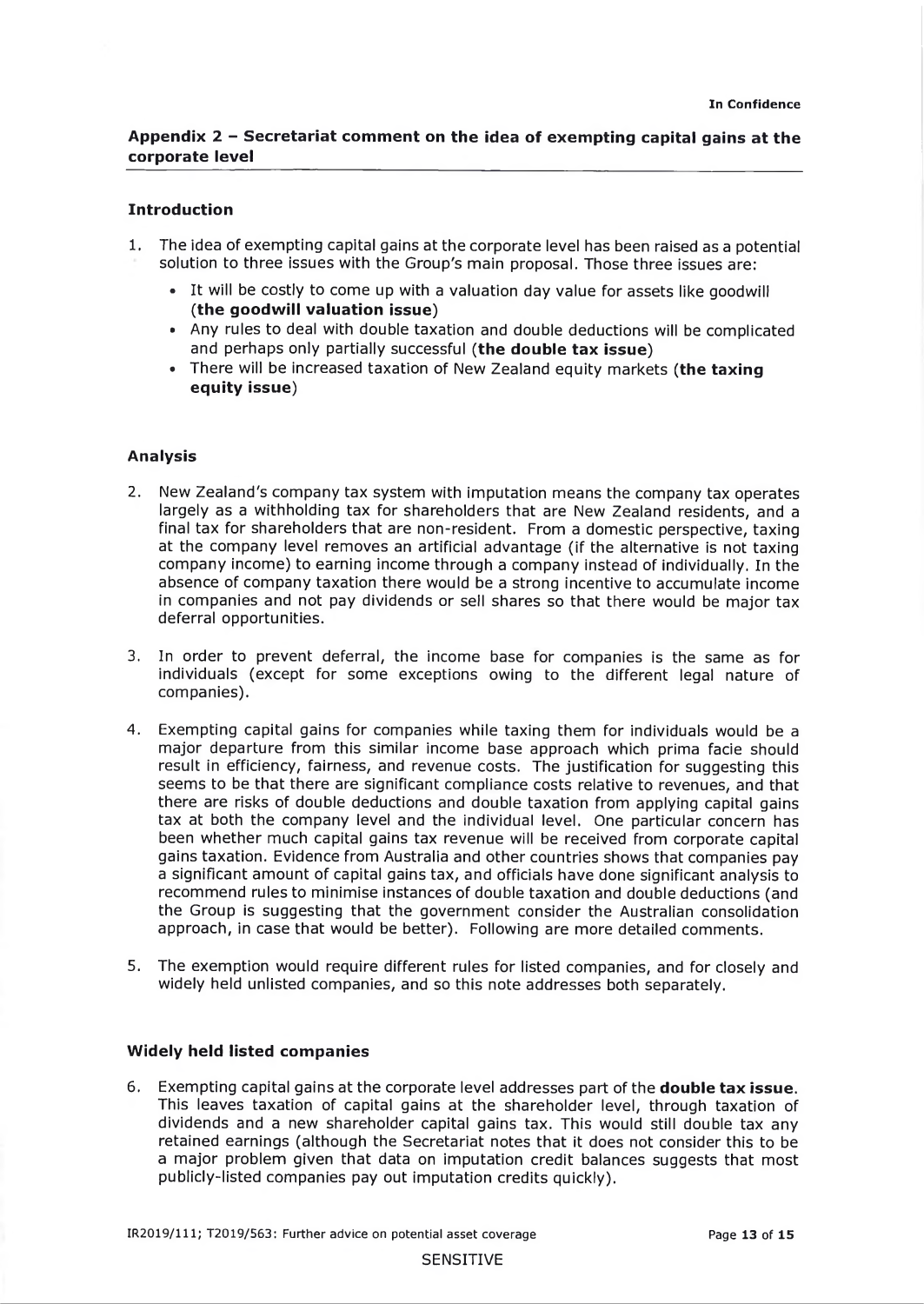- 7. As an initial point, it's worth noting that this proposal would not really address the **taxing equity issue,** except to the extent that it removes any **double tax issue.** Even if capital gains are exempt at the corporate level, investors in New Zealand equities will be taxed on their capital gains.
- 8. At times there will be difficulties in valuation, when listed companies have to determine a gain from selling a particular business. In the Secretariat's view, this **goodwill valuation issue** for publicly-listed companies is unlikely to be significant enough under the Group's current proposal to justify a departure from the underlying principles of the imputation system.

The value of the goodwill of the listed company itself will be reflected in its share value which will be known on valuation day. Goodwill is potentially relevant if a listed company sells an operating subsidiary (which will have its own goodwill component). Even so, in the experience of many countries, corporate reorganisation rollovers often mean it is not necessary to know the value of valuation day goodwill, depending on how the sale is structured.

9. The downside of exempting listed companies is unfairness from exempting the largest companies from the tax, and revenue los as it is unlikely the listed company would pay out the income as an unimputed dividend (while listed companies have a high level of distributing imputed dividends, they are much less likely to distribute unimputed dividends), and many shareholders of the listed company would not pay tax when they sell their shares (because they are non-resident or tax exempt).

#### **Widely held unlisted companies**

- 10. Trying to extend the proposal to unlisted companies creates its own issues.
- 11. Exempting capital gains for widely held unlisted companies would not solve the **goodwill valuation issue** as those companies would still need a starting valuation including goodwill to measure capital gains if their shares are sold. If this is too difficult, then it has been suggested these shares might be grandparented. But that raises all the problems the Group has identified with grandparenting.

#### **Closely held unlisted companies**

12. Closely held companies have the same problems as above, but the additional problem that owner-managers will be able to defer the tax by not selling shares nor paying unimputed dividends. As a solution, there might be a requirement to distribute any realised capital gains in the year they were realised unless rollover treatment were available. In effect though, this means harsher treatment for closely held companies than listed companies, unless there is generous rollover. In effect, closely held companies are treated as though their assets were held directly by their shareholders, and hence not eligible for the proposed exemption from capital gains tax for companies. It also means there is no compliance cost/simplicity benefit for these companies if the capital gain income must be distributed because it means the capital gain income must still be calculated.